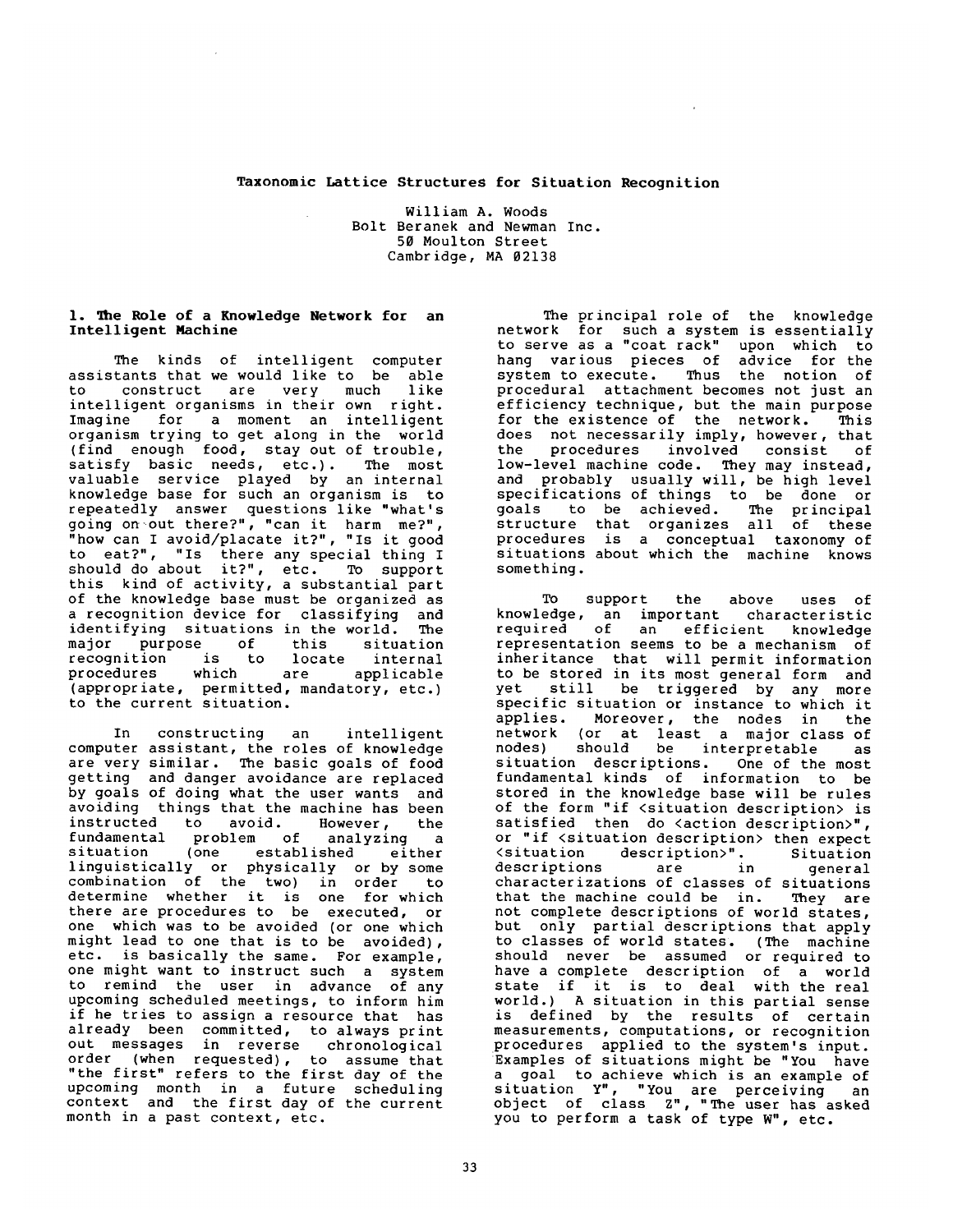More specific situations might be: "trying to schedule a meeting for three people, two of which have busy schedules", "about to print a message from a user to himself", "about to refer to a date in a recent previous year in a context where precision but conciseness is required".

The major references to this conceptual taxonomy by the intelligent machine will be attempts to identify and activate those situation descriptions that apply to its current situation or some hypothesized situation in order to consider any advice that may be stored there. Note that "considering advice of type X" is itself an example of a situation, so that this process can easily become recursive and potentially unmanageable without appropriate care.

Conceptually, one might think of the process of activating all of the descriptions that are satisfied by the current situation as one of taking a description of the current situation and matching it against descriptions stored in the system. However, there are in general many different ways in which the current situation might be described, and it is not clear how one should construct such a description.

Moreover, until it is so recognized, a situation consists of a collection of unrelated events and conditions. The process of recognizing the elements currently being perceived as an instance<br>of a situation about which some of a situation about which information is known consists of discovering that those elements can be interpreted as filling roles in a situation description known to the system. In fact, the process of creating a description of the current situation is very much like the process of parsing a sentence, and inherently uses the knowledge structure of the system like a parser uses a grammar in order to<br>construct the appropriate description. the appropriate description. Consequently, by the time a description of the situation has been constructed, it has already been effectively matched against the descriptions in the knowledge base.

# **2. Parsing Situations**

As suggested above, the process of recognizing that a current situation is an instance of an internal situation description is similar to the process of parsing a sentence, although considerably more difficult due to a more open ended set of possible relationships among the "constituents" of a situation. That is, whereas the principal relationship between constituents in sentences is merely adjacency in the input string, the relationships among constituents of a situation may be arbitrary (e.g. events preceding one another in time, people,

places, or physical objects in various spatial relationships with each other, objects in physical or legal possession of<br>people, people in relationships of people, people in authority to other people, etc.) However, the basic characteristic of parsers, that the objects recognized are characterized as structured objects assembled out of recognizable parts according to known rules of assembly, is shared by this task of situation recognition.

Note that it is not sufficient merely to characterize a situation as a member of one of a finite number of known classes. That is, where it is not sufficient for a parser to simply say that its input is an example of a declarative sentence (one wants to be able to ask what the subject is, what the verb is, whether the sentence has past, present or future tense, etc.), in a similar way it is insufficient to merely say that an input situation is an example of someone doing something. One must generate a detailed description of who is doing what to whom, etc.

It is also not sufficient to characterize a situation as a single instance of an existing concept with values filled in for empty slots. In general, a situation description must be a composite structured object, various subparts of which will be instances of other concepts assembled together in ways that are formally permitted, in much the same way that the description of a sentence is put together from instances of noun phrases, clauses, and prepositional phrases. The specific instance built up must keep track of which constituents of the specific situation fill which roles of the concepts being recognized. Moreover, it cannot do so by simply filling in the slots of those general concepts, since a general concept may have multiple<br>instantiations in many situations. in many situations.<br>structures representing Rather, new structures representing instances of those concepts must be constructed and pairings of constituent roles from the concept and role fillers from the current situation must be associated with each new instance.

## 3. **~he Process of Situation Recognition**

The process of situation recognition consists of detecting that a set of participants of certain kinds stand in some specified relationship to each other. In general, when some set of participants is present at the sensory interface of the system (immediate input plus past memory), the task of determining whether there is some situation description in memory that will account for the relationships of those inputs is not trivial. If the total number of situation descriptions in the system is sufficiently small, all of them can be individually tested against the input to see if any are satisfied. If the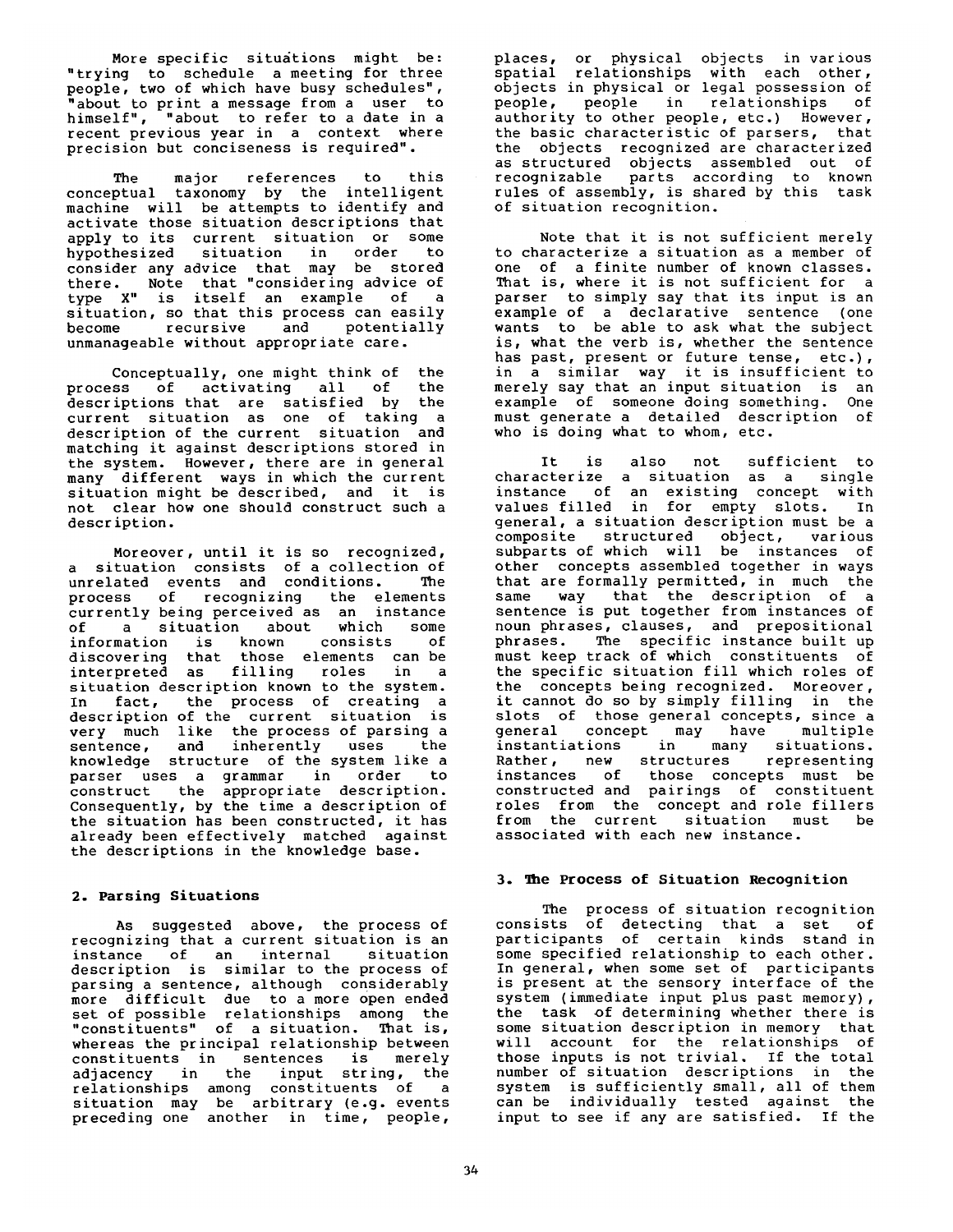number of such descriptions is sufficiently large, however, this is not feasible.

Alternatively, if there is some particular participant that by virtue of its type strongly suggests what situation descriptions it might participate in, then an index from this participant might select a more manageable set of situation descriptions to test. Even in this case, however, the number of situations in which the constituent could participate may still be too large to test efficiently. In the most difficult situation, no single participant in the input is sufficiently suggestive by itself to constrain the set of possible patterns to a reasonable number. However, it may still be that the coincidence of several constituents and relationships may suffice, providing that the coincidence can be detected. It is this problem of coincidence detection that I believe to be crucial to solving the general situation recognition problem.

As an example, consider the following fragment of a protocol of a commander giving commands to an intelligent display system:

- Cdr: Show me a display of the<br>eastern Mediterranean. Mediterranean. [computer produces display]
- Cdr: Focus in more on Israel and Jordan. [computer does so]
- Cdr: Not that much; I want to be able to see Port Said and the Island of Cyprus.

In the first clause of the third command of this discourse, (i.e. "not that much"), there is no single word that is strongly suggestive of the interpretation of the sentence. Moreover, there is nothing explicit to suggest the relationship of this clause to the one that follows the semicolon. The latter, if interpreted in isolation, would merely be a request for a display, or perhaps a succession of two displays, while in the context given, it is a request to modify a previous display.

There are two methods that I believe may be sufficient, either individually or in combination, to model coincidence detection. One is the use of factored knowledge structures that merge common parts of alternative hypotheses. The<br>other involves the use of a markable other involves the use of a markable classification structure in which the individual recognition predicates triggered by the ongoing discourse will leave traces of their having fired, so that coincidences of such traces can be efficiently detected. I have been investigating a structure which I call a "taxonomic lattice", that combines some features of both methods.

## **3;1 Factored Knowledge Structures**

Given a knowledge-based system with large numbers of situation-action rules, where it is infeasible to find the rules<br>that match a given situation by match a given situation systematically considering each rule, one needs to have some way of reducing the computational load. As mentioned before, one approach is to index the rules according to some salient feature that will be easily detectable in the input situation and can then be used to find a much more limited set of rules to apply. This has been done in many systems, including the LUNAR system for natural language question answering [Woods, 1973, 1977]. In that system, rules for interpreting the meanings of sentences were indexed according to the verb of the sentence and rules for interpreting noun phrases were indexed by the head noun. Although this approach reduces the number of rules that need to be considered, it has several limitations still. The first is that there may be some values of the index key for which there are still a large number of rules to consider. In the case of the LUNAR system, for example, the verb "be" had a large number of rules to account for different senses of the word. Another is that there can be certain constructions for which there is no single easily detected feature that is strongly constraining as to possible meaning. In this case, there is no useful index key that can be used to select a sufficiently constrained set of rules to try.

Another limitation of this indexing approach as the range of language becomes more fluent is that in certain elliptical sentences, the constraining key may be ellipsed, and although one can have the rules indexed by other keys as well, the remaining ones may not sufficiently constrain the set of rules that need to be considered. Finally, even when the set of rules has been constrained to a relatively small set, there is frequently a good deal of sharing of common tests among different<br>rules, and considering each rule considering each independently results in repeating these tests separately for each rule.

One approach to solving all of the above problems is to use what I have been calling a "factored knowledge structure" for the recognition process. In such a structure, the common parts of different rules are merged so that the process of testing them is done only once. With such structures, one can effectively test all of the rules in a very large set, and do so efficiently, but never consider any single rule individually. At each point in a factored knowledge structure, a test is made and some information gained about the input. The result of this test determines the next test to be made. As each test is made and additional information accumulated, the set of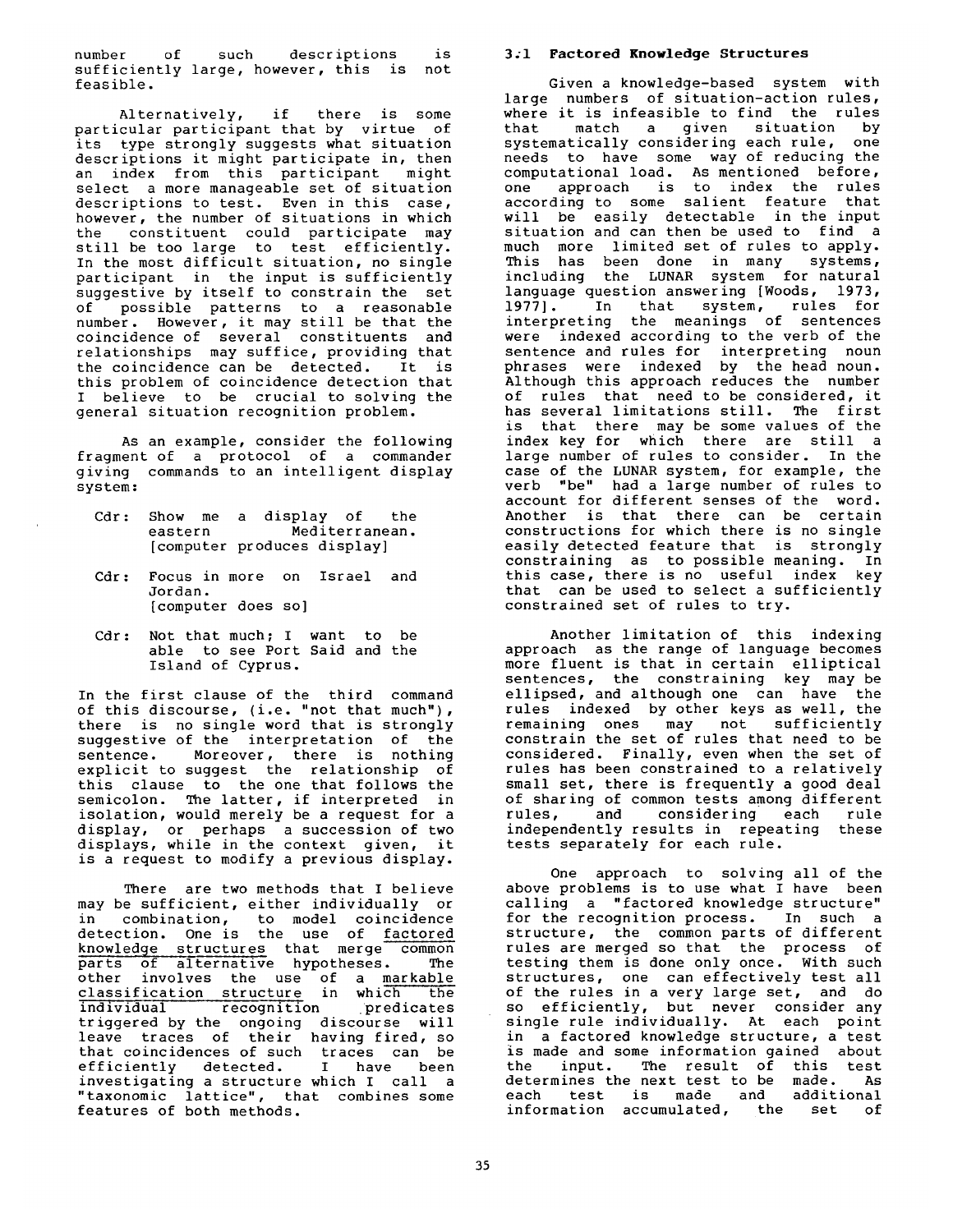possible rules that could be satisfied by the input, given the values of the tests so far made, is gradually narrowed until eventually only rules that actually match the input remain. Until the end of this decision structure is reached, however, none of these rules is actually considered explicitly. This principle of factoring together common parts of different patterns to facilitate shared processing is the basic technique that makes ATN grammars [Woods, 1970] more efficient in some sense than ordinary phrase structure grammars. It has also been used by the lexical retrieval component of the BBN speech understanding system [Woods et al., 1976; Wolf and Woods, 1977] and accounts for the efficiency of the finite state grammar approach of the CMU Harpy system [Lowerre, 1976]. A recent innovative use of this principle appears in Rieger's "trigger trees" for organizing spontaneous computations [Rieger, 1977].

Whether factored together or not, the task of accessing rules is not a simple<br>one. One problem is that rules don't one. One problem is that rules don't match the input letter-for-letter: rather, they have variables in them with various restrictions on what they can match. For example a rule might say that whenever an access is made to a classified file, then a record of the person making the request<br>should be made. The description, "an The description, "an access to a classified file" needs to be matched against the user's request (or some subpart of it) and in that match, the description "a classified file" will be matched against some specific file name. In this kind of situation, there is no natural ordering of the rules, analogous to the alphabetical ordering of words, that will help in finding the rules that are satisfied by the given situation. Nor is a structure as simple as the dictionary tree above adequate for this case.

Another problem is that a given situation may be matched by several rules simultaneously with differing degrees of generality. For example, there may be a rule that says "whenever access is made to a top secret file (more specific than classified), then check the need-to-know status of the user for that information and block access if not satisfied". In the case of a request to a top secret file, both of the above rules must be found, while in the case of an ordinary classified file, only the first should. The actual input, however, will not explicitly mention either "top-secret" or "classified", but will merely be some file name that has many attributes and properties, among which the attribute "classified" is not particularly salient.

## 3.2 Markable Classification Structures

Another technique that holds promise for situation recognition is the use of a markable classification structure in which coincidences of relatively non-salient events can be detected. The keystone of this approach is a technique that Quillian proposed for modeling certain aspects of human associative memory [Quillian, 1966, 1968]. Quillian's technique of "semantic intersection" consisted of propagating traces of "activation" through a semantic network structure so that connection paths relating arbitrary concepts could be detected. For example, his system was able to connect concepts such as "plant"<br>and "nourishment" by discovering the and "nourishment" by discovering the<br>"chain" equivalent to "plants draw equivalent to "plants draw nourishment from the soil". If the<br>appropriate information were in the appropriate information were in the network, this technique would also find chains of indirect connections such as "Plants can be food for people" and "People draw nourishment from food." The method was capable of finding paths of arbitrary length.

The problem of finding connections between concepts in a knowledge network is like the problem of finding a path through a maze from a source node to some goal node. At the lowest level, it requires a trial and error search in a space that can be large and potentially combinatoric. That is, if one element of the input could be connected to k different concepts, each of which would in turn be connected to k others, and so on, until finally a concept that connected to the goal was discovered, then the space in which one would have to search to find a path of length n would search to find a path of  $\frac{1}{2}$  contain  $k^n$  paths. However, if one started from both ends (assuming a branching factor of k also in the reverse direction), one could find all the paths of length n/2 from either end in only 2.k<sup>n/2</sup>.

If one then had an efficient way to determine whether any of the paths from the source node connected with any of the paths from the goal node, such a search from both ends would have a considerable<br>savings. This can be done quite savings. This can be done quite efficiently if the algorithm is capable of putting marks in the structure of the maze itself (or some structure isomorphic to it), so that it can tell when reaching a given node whether a path from the source or the goal has already reached that node. However, without such ability to mark the nodes of the maze, the process of testing whether a given path from the source can hook up with a path from the goal would involve a search through all the paths from the goal individually, and a search down each such path to see if the node at the end of the source path occurred anywhere on that path. If this were necessary, then all of the advantage of searching from both ends would be lost.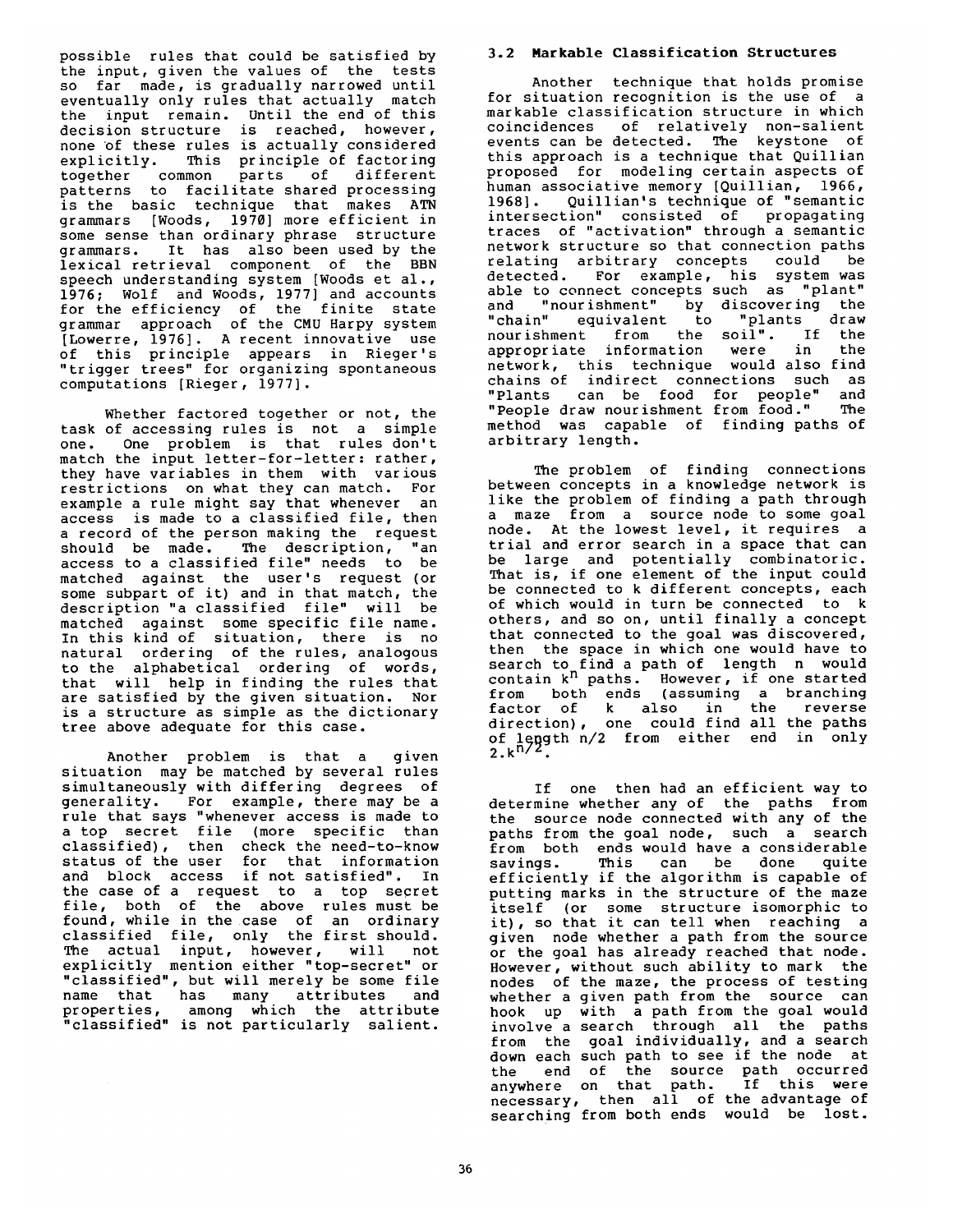The use of the graph structure itself to hold marks is thus critical to gaining<br>advantage from this algorithm. advantage from Essentially, the nodes of the graph serve as rendezvous points where paths that are compatible can meet each other. The coincidence of a path from the source meeting a path from the goal at some node guarantees the discovery of a complete path without any path requiring more than a simple test at the corresponding node in the graph as each link is added to the path.

What is needed for situation<br>inition in a generalization of recognition in a generalization Quillian's semantic intersection technique in which the source and goal nodes are replaced by a potentially large number of concept nodes, some of which are stimulated by immediate input, and some of which are remembering recent activation in the past. Moreover, what is significant is not just simple paths between two nodes, but the confluence of marks from multiple sources in predetermined<br>patterns. Moreover, unlike-Quillian, who Moreover, unlike Quillian, who considered all connections identically in searching for paths, we will consider marker passing strategies in which marks can be passed selectively along certain links. Recently, Fahlman [1977] has presented some interesting formal machine specifications of Quillian-type spreading activation processes which have this characteristic.

# 4. The Structure of Concepts

In building up internal descriptions of situations, one needs to make use of concepts of objects, substances, times, places, events, conditions, predicates, functions, individuals, etc. Each such internal concept will itself have a structure and can be represented as a configuration of attributes or parts, satisfying certain restrictions and standing in specified relationships to each other. Brachman [1978] has developed a set of epistemologically explicit conventions for representing such concepts in a "Structured Inheritance Network", in which interrelationships of various parts of concepts to each other and to more general and more specific concepts are explicitly represented. The essential characteristic of these networks is their ability to represent descriptions of structured objects of various degrees of generality with explicit representation of the inheritance relationships between corresponding constituents of those structures. A concept node in Brachman's formulation consists of a set of dattrs (a generalization of the notions of attribute, part, constituent, feature, etc.) and a set of structural relationships among them. Some of these dattrs are represented directly at a given node, and others are inherited indirectly

from other nodes in the network to which they are related.

Let us assume that each concept that the system understands is represented as a node in one of these structured inheritance networks. The network, as a whole, then serves as a conceptual taxonomy of all possible "entities" that the system can perceive or understand. Each node in this taxonomy can be thought of as a micro schema for the recognition of instances of that concept. Each has a set of dattrs with individual restrictions and a set of structural conditions that relate the dattrs to one another. These restrictions and structural conditions may themselves be defined in terms of other concepts defined by other micro schemata, and so on until a level of primitively defined, directly perceivable concepts is reached.

Each concept in the taxonomy can be thought of as having a level of abstractness defined as the maximum depth of nesting of its constituent structure. Instances of primitively defined concepts have level 0, constellations of those concepts have level i, a concept having level 1 and lower concepts as dattrs has level 2,, and so on. If a taxonomy contained only level 0 and level 1 concepts, then the situation recognition problem would be greatly simplified, since one never needs to recognize portions of the input as entities that participate as constituents of larger entities. The general problem, however, requires us to do exactly that. More seriously, the general case requires us to recognize a concept some of whose dattrs may have restrictions defined in terms of the concept itself. This is true, for example, for the concept of noun phrase in a taxonomy of syntactic constructions. Such recursively defined concepts have no maximum level of abstractness, although any given instance will only involve a finite number of levels of recursion. This potential for recursive definition must be kept in mind when formulating algorithms for situation recognition.

# **5. The Need for Inheritance Structures**

AS a result of having different levels of abstraction in one's taxonomy, an input situation will often satisfy several situation, descriptions simultaneously, no one of which will account for all of the input nor supplant the relevance of the others. For example, adding a ship to a display is simultaneously an example of changing a display and of displaying a ship. Advice for both activities must be considered. Moreover, a single description may have several different instantiations in the current situation, with situation descriptions becoming arbitrarily complex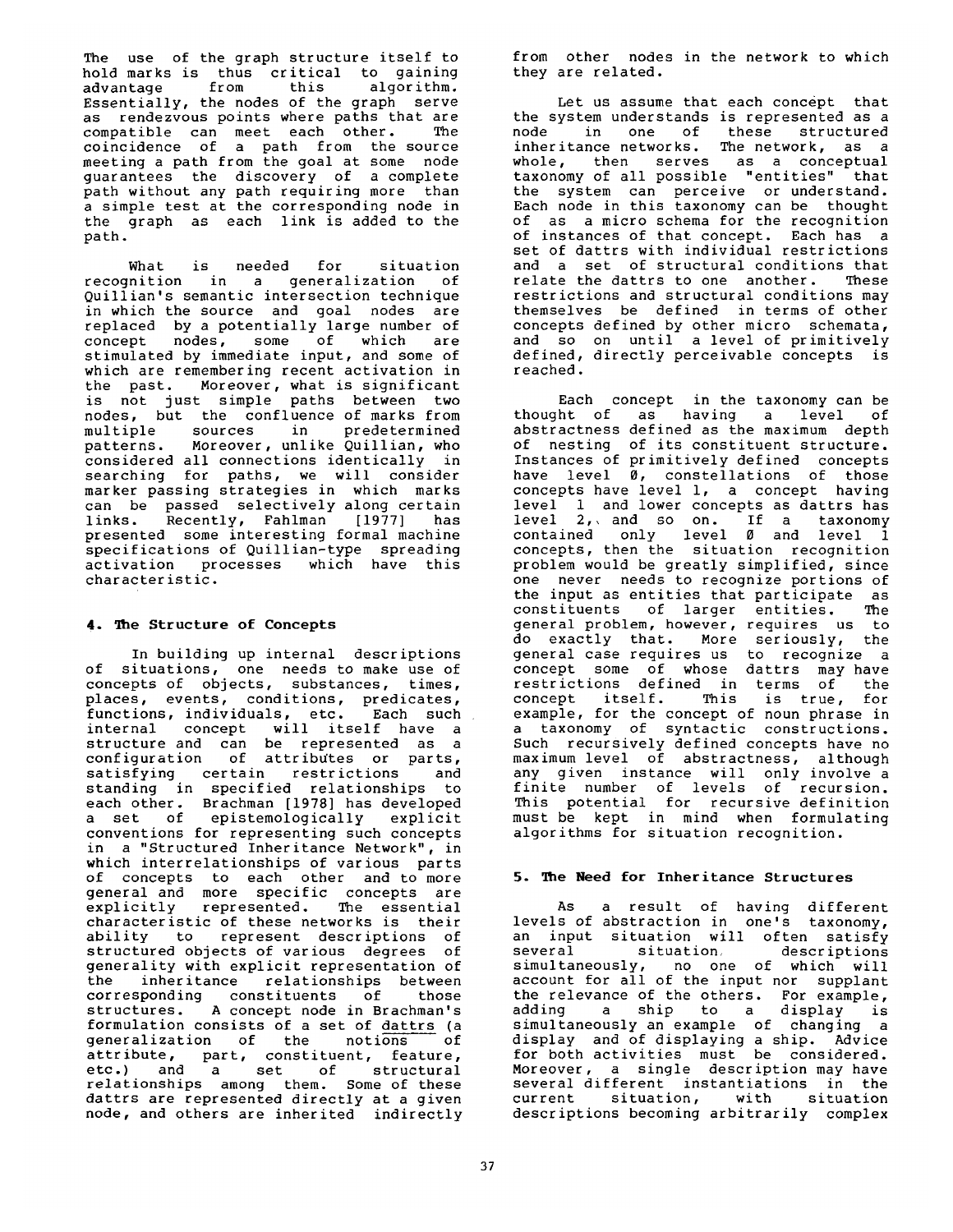by the addition of various qualifiers, by the conjunction and disjunction of descriptions, etc. For example, one might want to store advice associated with the situation [wanting to display a large ship at a location on the screen that is within one unit distance from either the top, bottom, or side of the screen when the scale of the display is greater than 1:1000]. Finally, situation descriptions may subsume other descriptions at lower levels of detail, and advice from both may be relevant and may either supplement or<br>contradict each other. For example, contradict each other. displaying an aircraft carrier is a special case of displaying a ship, and there may be specific advice associated with displaying carriers as well as more general advice for displaying any ship. Thus, conventions will be required to determine which advice takes precedence over the other if conflicts arise.

The organization of large numbers of such situation descriptions of varying degrees of generality so that all descriptions more general or more specific than a given one can efficiently be found is one thing we require of an intelligent computer assistant. In order to build and maintain such a structure, it is important to store each rule at the appropriate level of generality, relying on a mechanism whereby more specific situations automatically inherit information from more general ones. That is, when one wants to create a situation description that is more specific than a given one in some dimension, one does not want to have to copy all of the attributes of the general situation, but only those that are changed. Aside from conserving memory storage, avoiding such copying also facilitates updating and maintaining the consistency of the data base by avoiding the creation of duplicate copies of information that then may need to be<br>independently modified and could independently accidentally be modified inconsistently.

For example, one may want to store advice about displaying geographical features, about displaying such features that cover an area, about displaying bodies of water, about displaying lakes, etc. Thus, information about finding the area covered by a feature would be stored at the level of dealing with such area-covering features, information about displaying water in a certain color would be stored at the level of displaying bodies of water, and information about having inlets and outlets would be stored at the level of lakes. In any specific situation that the system finds itself, many such concepts at different levels of generality will be satisfied, and the advice associated with all of them becomes applicable. That is, any more specific concept, including that of the current situation, inherits a great deal of information that is explicitly stored at higher levels in the taxonomy.

In the case of the situation descriptions that we are dealing with, even the specification of what dattrs a given concept possesses is stored at the most general level and inherited by more specific concepts. Thus, for example, the descriptions of attribute dattrs for color and weight are stored for a general concept of physical object. These dattrs are then inherited by any more specific concepts of physical objects, such as planes, ships, desks, and pencils.

# 6. The Taxonomic Lattice

I believe that a general solution to the situation recognition problem can be obtained by the use of a classification structure in which traces of individual elements of complex concepts can intersect<br>to facilitate the discovery of facilitate the discovery of coincidences and connections that may not be strongly inferable from constraining expectations. The structure that I propose to use is a version of Brachman's structured inheritance networks, in which descriptions of all potentially relevant situations are stored with explicit indications of general subsumption of one<br>situation by another, and explicit another, and explicit indications of the inheritance of dattrs and of advice by one concept from another. This structure, which I have called a taxonomic lattice, is characterized by a multitude of situation descriptions at different levels of generality.

We say that a situation description Sl subsumes a description \$2 if any situation satisfying \$2 will also satisfy S1. In this case, S1 is a more general description than \$2, and is placed higher in the taxonomy. For example, [displaying a portion of country] is a more specific situation than [displaying a geographical area], which is in turn more specific than [displaying a displayable entity]. All of these are subsumed by a general concept [purposive activity], which in turn is more specific than [activity]. Moreover, a given description can subsume many incomparable descriptions and can itself be subsumed by many incomparable descriptions. For example, an instance of [displaying a geographical area] is also an instance of [accessing a geographical area], [displaying information], and [using the display], and may possibly also be an instance of [responding to a user command].

The space of possible situation descriptions forms a lattice under the relation of subsumption. At the top of the lattice is a single, most general situation we will call T, which is always satisfied and can be thought of as the disjunction of all possible situations. Anything that is universally true can be stored here. Conversely, at the bottom of the lattice is a situation that is never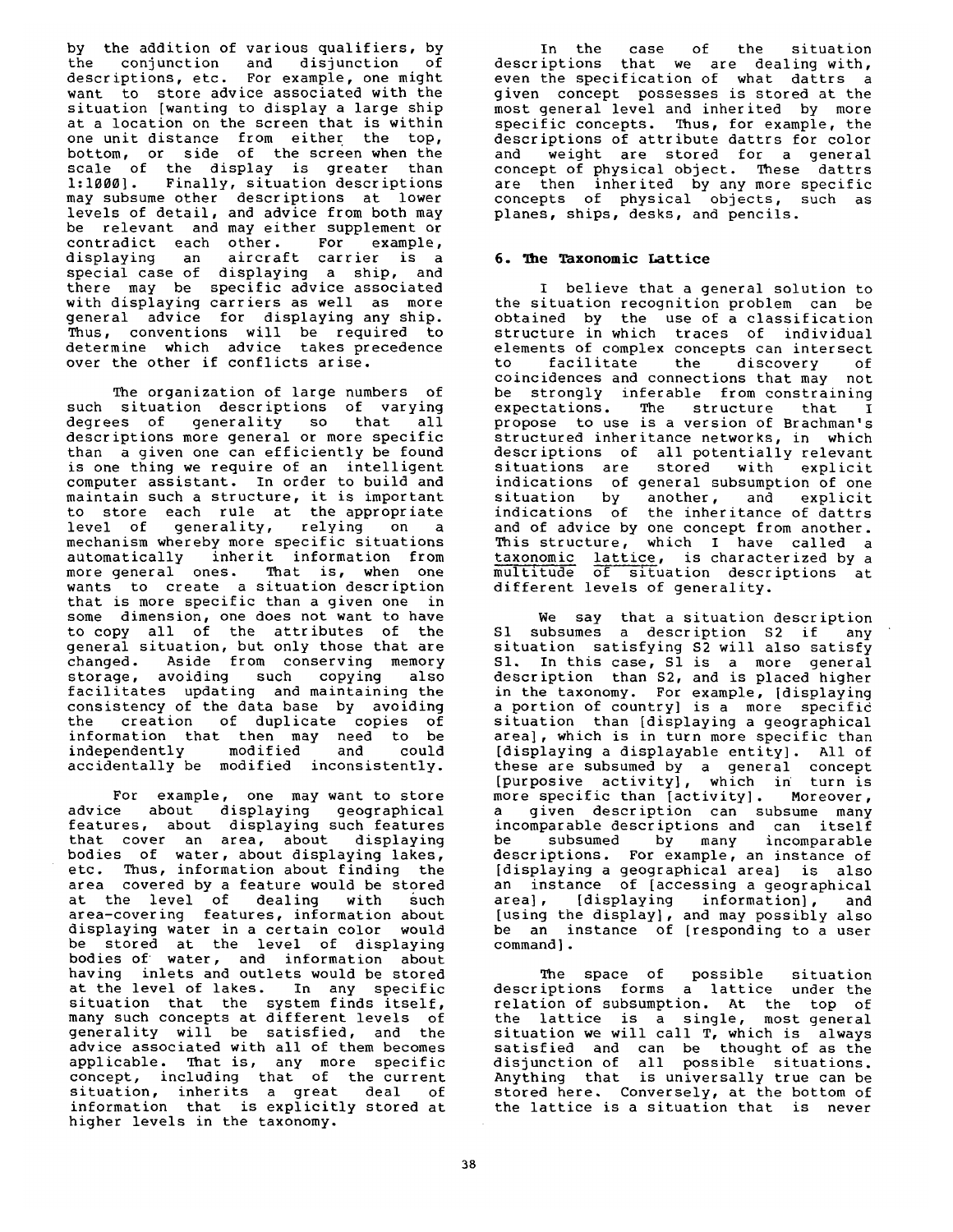satisfied, which we call NIL. It can be thought of as the conjunction of all possible (including inconsistent) situations. Assertions of negative existence can be stored here.

At the "middle" level of the lattice are a set of primitive perceptible predicates -- descriptions whose truth in the world are directly measurable by the "sense organs" of the system. All classes above this level are constructed by some form of generalization operation, and all classes below are formed by some form of<br>specialization. At some point specialization. At some point sufficiently low in the lattice, one can begin to form inconsistent descriptions by the conjunction of incompatible concepts, the imposition of impossible restrictions, etc. There is nothing to prevent such concepts from being formed; indeed, it is necessary in order for the organism to contemplate, store, and remember their inconsistency.

There are a number of specific relationships that can cause one situation<br>description to subsume another. A given description to subsume another. situation description can be made more general by relaxing a condition on a dattr, by eliminating the requirement for a dattr, by relaxing the constraints of its structural description, or by explicitly disjoining it (or'ing it) with another description. A given description can be made more specific by tightening the conditions on a dattr, by adding a dattr, by tightening the constraints of its structural description, or by explicitly conjoining (and'ing) it with another description. These operations applied to any finite set of situation descriptions induce a lattice structure of possible situation descriptions that can be formed by combinations of the elements of the initial set. We refer to this structure as the virtual lattice induced by a given set of situation descriptions. Note that only a finite portion of this lattice need be stored with explicit connections from more specific to more general concepts. By processing this explicit lattice, one can test any given description for membership in the virtual lattice and assimilate any new situation description into the explicit lattice in the appropriate place corresponding to its position in the virtual lattice.

In operation, any situation description about which information is explicitly stored will be entered into the explicit lattice. Any situation that the machine can understand is in some sense already in the virtual lattice and needs only be "looked up" in it. One task we have set for ourselves to develop efficient algorithms to tell whether a given situation can be understood in terms of the concepts of the lattice and if so, to construct its corresponding description and explicitly record its relations to other concepts in the explicit lattice.

# **7. An Example**

As an example of the situation<br>nition process using marker recognition propagation in a taxonomic lattice, let us consider a simple case of interpreting the intent of a simple English sentence. The example chosen is not complex enough to require all of the machinery discussed, but is presented here to illustrate the<br>mechanism. The major features of the mechanism. The major features of the<br>situation recognition mechanism only mechanism only become critical in interpreting commands that require several sentences to build up, or which depend on the current context in complex ways, but such situations are difficult to illustrate.

For our example, suppose that the system contained a concept for requests to display a geographical region, and the user's input request were "Show me the eastern end of the Mediterranean." The concept [request] contains dattrs for the requestor, the requestee, a description of the state that the requestor desires, a form of request (demand, order, polite request, expression of preference, etc.), and perhaps others. Requests can take many forms. Assume that we have stored in the system a rule that says "Any sentence of the form: 'show me NP' is a request to display that NP." This rule could be stored in the lattice as a piece of advice associated with the concept "A sentence of the form: 'show me NP'," in such a way that when a sentence of the indicated form was found, an instance of a display request would be created. At that point, this resulting display request would be placed in the lattice in such a way that all more general concepts of which it is an instance would be activated, and in particular, the concept of a request to display a geographical region would be activated.

The parsing of the original sentence can either be done by an ATN grammar, or by a version of the taxonomic lattice itself (one that characterizes a taxonomy of sentence types). Let us assume here that it is done by an ATN grammar that is closely coupled to a taxonomic lattice, with the ATN representing the syntactic information about sentence form and the taxonomic lattice representing general semantic information. As the ATN grammar picks up constituents of the sentence, it reaches states where it makes hypotheses about the syntactic roles that those constituents play in the sentence (e.g. "this is the subject", "this is the verb", etc.). Such hypotheses are then entered into the lattice, where they begin to activate the recognition conditions of concepts in the network. For example, in the taxonomic lattice there is a concept of an imperative sentence whose subject is the system, whose verb is "show", whose indirect object is the user and whose direct object is a displayable object.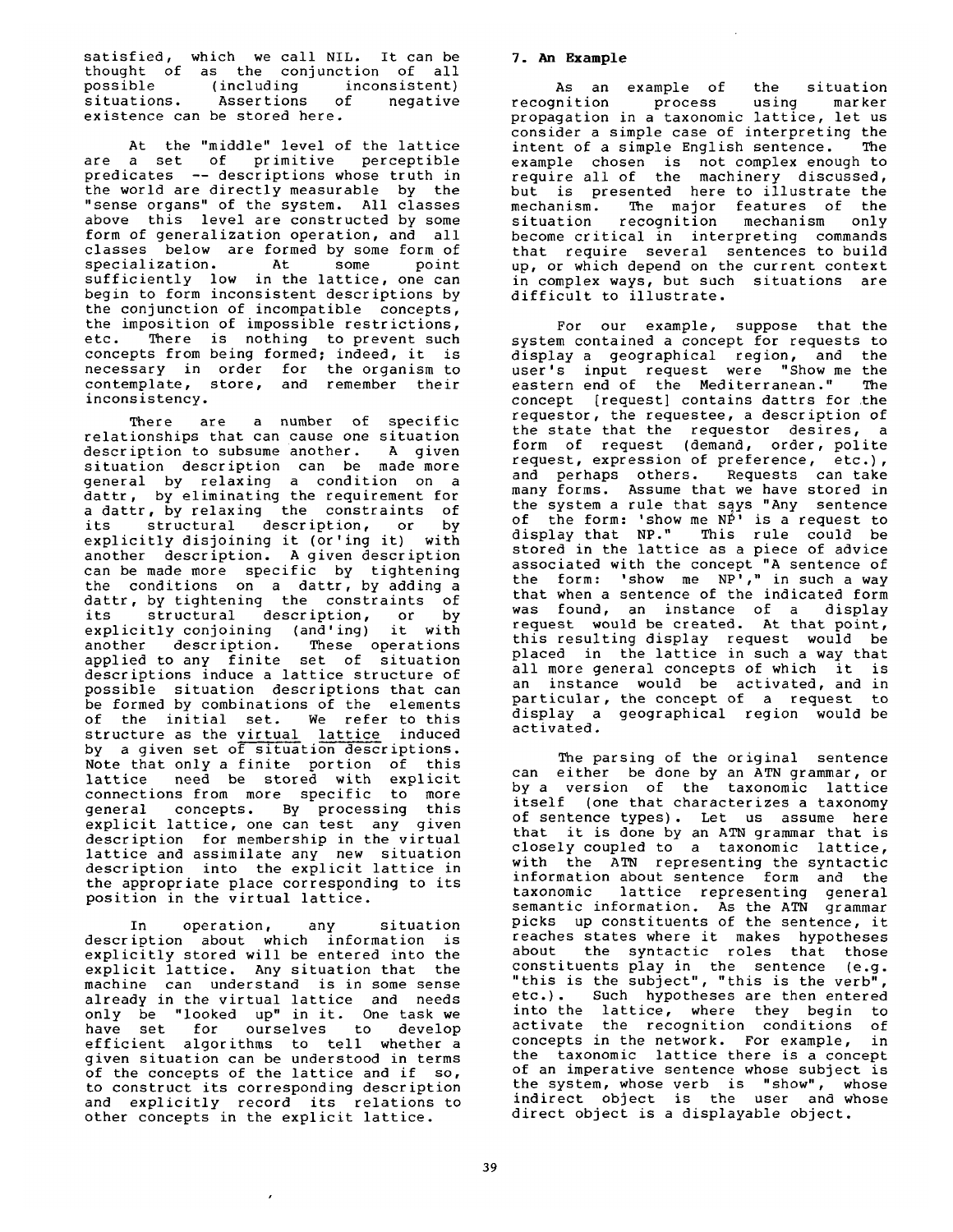As the parsing proceeds, the ATN will make assertions about the sentence it is building up, and it will not only be building up syntactic representations of constituents of the sentence, but will also be building up representations of possible meanings of those constituents. In particular, it will be building up a list of those concepts in the lattice of which the current constituent may be a restriction or instance and a list of the dattr-value pairings that have been found so far. If a parse path succeeds (i.e. reaches a POP arc), then a node in the taxonomic lattice corresponding to that hypothesis will be found or constructed. This node will have links to more general and more specific concepts, and will have its constituents linked to appropriate dattrs of those concepts. At the point when this concept node is found/constructed, a process of activation spreading will be launched in the lattice to find any advice that may be inherited by that concept. This process will also leave "footprints" in the lattice that will facilitate the detection of concepts of which the current one may itself be a dattr (or part of a structural condition).

In the example above, when the parser has parsed the initial portion of the sentence "show me", it has built up in its internal registers the information corresponding to the hypothesis that the sentence is an imperative, with subject "you" and indirect object "me". Moreover, it knows that (in input sentences) "you" refers to the system itself, while "me" refers to the speaker. It also knows that the main verb is the verb "show". Let us suppose that at this point, the parser decides to activate the corresponding taxonomic lattice nodes for the concepts [the system], [the user], and [the verb show] (possibly with pointers to the syntactic hypothesis being constructed and/or the labels SUBJECT, OBJECT, VERB, respectively). Ignoring for now whatever information or advice may be found associated with these concepts or their generalizations, the footprints that they leave in the network will intersect at a node [display request] which has dattrs for requestor, requestee, form of request, and requested thing. They also intersect at other concepts such as [imperative sentence], [active sentence], [action], and a more specific kind of display request [region display request], whose requested thing is a geographical region. This latter concept was created and inserted into the lattice precisely to hold advice about how to display geographical regions, and to serve as a monitor for the occurrence of such situations. Fig. 1 is a fragment of a taxonomic lattice showing the concepts of interest. (For details of the notation, see Brachman [1978], Woods and Brachman [1978].)

parsed and given an interpretation, the footprints that its activation leaves in the network will awaken the [region display request] node, which will then be fully satisfied, and the parser will create a corresponding instance node, with appropriate bindings for its dattrs. In processing the noun phrase, the parser will discover the adjective "eastern" and the noun "Mediterranean" and will activate the corresponding nodes in the taxonomic lattice. The concept [east] is an instance of [direction], which, among other things, is the restriction for a dattr of a concept [directionally determined subregion] that defines the meaning of such concepts as "north eastern Idaho". Another dattr of this same concept has the restriction [geographical region], which is on the superc chain from Mediterranean. Hence, footprints from "eastern" and "Mediterranean" will intersect at the concept [directionally determined subregion], causing an instance of that concept to be constructed as a possible meaning of the noun phrase. The<br>[directionally determined subregion] [directionally determined concept itself has a superc connection to [geographical region], which happens to be the restriction for the "requested thing" dattr of the concept [region display request) which has already received marks<br>for its other dattrs. Thus, the for its other dattrs. Thus, the<br>intersection of footprints from the intersection of various constituents of the sentence at this concept node has served to select this node out of all the other nodes in the network. Since the more general concept [display request] is on a superc chain from [region display request], it will also be activated, and advice from both places will be considered.

When the final noun phrase has been

# **8. Conclusion**

In situation recognition, the nodes of a taxonomic lattice structure serve as rendezvous points where footprints from various constituent elements of a concept can meet. This facilitates the detection of coincidences of related events, which in many cases will not be suggestive in<br>isolation. The implementation of the isolation. The implementation of the<br>kinds of operations described above described above involves a system of marker passing conventions for propagating the various "footprints" around the network, detecting coincidences, creating instance nodes, and propagating further markers when coincidences are found. A major portion of our current research involves the discovery of effective conventions for such marker passing operations. Other issues include working out conventions for how far markers should propagate (amounting to decisions as to where to rendezvous), deciding how much information a mark carries with it and to what extent marks are inherited, developing ways to<br>allow a node to remember partial allow a node to remember partial